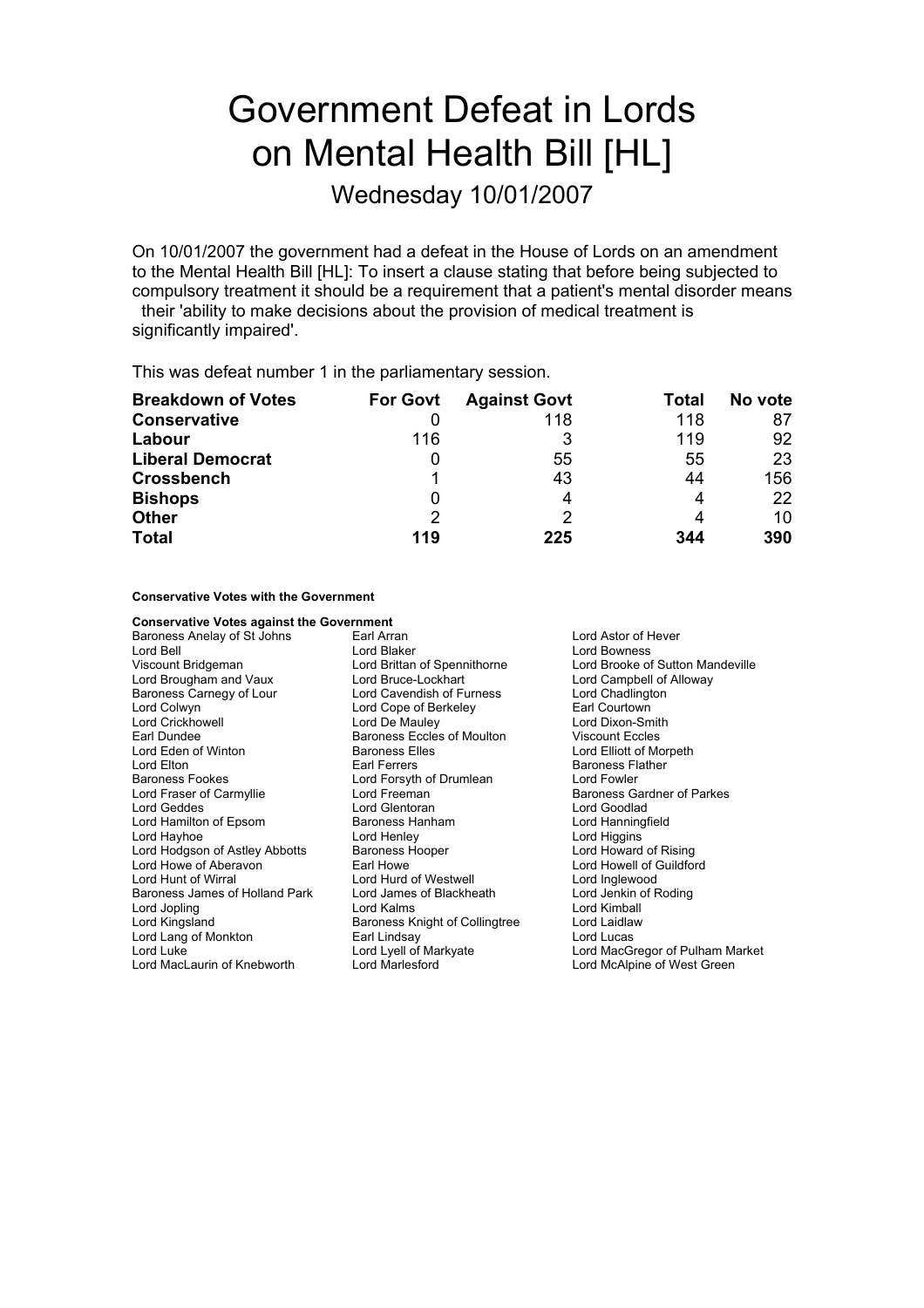- Lord McColl of Dulwich **Baroness Miller of Hendon** Lord Montagu of Beaulieu<br>
Duke of Montrose **Lord Murton of Lindisfarne**<br>
Lord Murton of Lindisfarne Duke of Montrose Baroness Morris of Bolton Lord Naseby<br>
Lord Naseby Control Baroness Noakes Lord Naseby **Baroness Noakes** Lord Norton of Louth Baroness Noakes Lord Norton of Louth Baroness Park of Mo Baroness O'Cat ain h Lord Palumbo Baroness Park of Monmouth Baroness Perry of Southwark Lord Pilkington of Oxenford Baroness Platt Cord Plumb Lord Plummer of St Marylebone Lord Quinton Lord Plumb Lord Plummer of St Marylebone Lord Quinton<br>
Lord Reay Lord Renton of Mount Harry Lord Roberts of Conwy Lord Reay **Lord Renton of Mount Harry Lord Roberts of Conv**<br>
Lord Saatchi **Lord Sanderson of Bowden** Baroness Seccombe Lord Saatchi Lord Sanderson of Bowden<br>
Lord Selsdon Baroness Sharples Lord Selsdon **Baroness Sharples** Lord Shaw of Northstead Baroness Sharples Lord Shaw of Northstead Baroness Sharples Lord St John of Fawsley **Lord Steinberg**<br>
Lord Strathclyde **Lord Taylor of Warwick** Lord Strathclyde **Lord Lord Taylor of Warwick** Lord Taylor of Holbeach<br>
Raroness Thatcher **interpretental Coronal Coronal Coronal Coronal Lord Tugendhat** Baroness Thatcher **Example 2** Viscount Trenchard<br>
Raroness Verma<br>
Lord Wakeham<br>
Lord Wakeham<br>
Lord Windleshar Lord Wolfson
	- Lord Patten<br>
	Lord Pilkington of Oxenford<br>
	Baroness Platt of Writtle **Example 3 Lord Soulsby of Swaffham Prior**<br>
	Lord Stevartby<br>
	Lord Stewartby

## **Labour Votes with the Government**<br>**Lord Acton**

Lord Ahmed Baroness Amos Lord Anderson of Swansea Baroness Andrews **Example 2** Lord Archer of Sandwell **Baroness Ashton of Upholland**<br>
Lord Baroness Ashton of Brighton **Corporation**<br>
Lord Baroness Ashton of Brighton Lord Bach **Lord Barnett** Lord Barnett Lord Bassam of Brighton<br>
Lord Berkeley **Barness Billingham** Lord Bilston Lord Borrie **Lord Boyd of Duncansby** Lord Bradley<br>
Lord Brennan **Lord Brooke** of Alverthorpe Lord Brookman Lord Brooks of Tremorfa<br>
Lord Carter of Coles

Lord Christopher Lord Clarke of Hampstead Lord Clinton-Davis Lord Corbett of Castle Vale<br>
Lord Cunningham of Felling Baroness David Lord Davidson of Glen Clova Lord Donoughue Lord Drayson Lord Dubs Lord Elder Lord Evans of Temple Guiting Lord Falconer of Thoroton<br>
Baroness Falkender Baroness Farrington of Ribbleton Lord Faulkner of Worcester Baroness Falkender Baroness Farrington of Ribbleton Lord Faulkner of Worch Lord Faulkner of Worch Lord Fulkner<br>Lord Filkin Lord Cord Foulkes of Cumnock Lord For Lord For Fairfield Lord Filkin Lord Foulkes of Cumnock Lord Fyfe of Fairfield Baroness Gale **Communist Constructs Care Constructs Constructs** Baroness Gibson of Market Rasen<br>Lord Goldsmith Lord Gordon of Strathblane Baroness Goudie Baroness Gould of Potternewton Lord Graham of Edmonton Lord Grocott Lord Harris of Haringey Lord Haworth **Baroness Henig** Baroness Henig Baroness Hollis of Heigham<br>
Baroness Howells of St Davids **Baroness Howells of St Davids** Lord Howie of Troon Lord Howarth of Newport Baroness Howells of St Davids<br>
Lord Hoyle Cord Hughes of Woodside Lord Hoyle **Lord Hughes of Woodside** Lord Hunt of Kings Heath<br>Baroness Jay of Paddington Lord Jones Lord Hunter Baroness Jones of Whitch Lord King of West Bromwich Lord Lea of Crondall and Lord Lipsey<br>
Lord Macdonald of Tradeston Lord MacKenzie of Culkein Lord Maxton Lord Macdonald of Tradeston Lord MacKenzie of Culkein Lord Maxton Lord McIntosh of Haringey Lord McKenzie of Luton Lord Moonie **Baroness Morgan of Huyton** Baroness Morgan of Drefelin<br>
Lord Morris of Aberavon **Baroness Morgan Clackmannan** Lord Parekh Lord Morris of Aberavon Lord O'Neill of Clackmannan Lord Parekh Lord Pendry **Baroness Prosser** Baroness Quiness Quiness Quiness Quiness Quiness Quiness Quiness Quiness Quiness Qu<br>Baroness Ramsay of Cartvale Baroness Rendell of Babergh **Baroness Algebra** Baroness Ramsay of Cartvale Baroness Rendell of Babergh Lord Rooker<br>
Lord Rosser Cord Sawyer Baroness Royall of Blaisdon Lord Sawyer Baroness Scotland of Asthal Lord Sewel Lord Silmorehill Lord Sheldon<br>Viscount Simon Colley Baroness Smith of Gilmorehill Lord Soley Viscount Simon **Baroness Smith of Gilmorehill** Lord Soley<br>Baroness Symons of Vernham Dean Lord Tomlinson Lord Triesman Baroness Symons of Vernham Dean Lord Tomlinson<br>Lord Truscott Lord Tunnicliffe Lord Truscott **Lord Tunnicliffe** Lord Tunnicliffe **Baroness Turner of Camden**<br>Baroness Uddin Baroness Wall of New Barnet Lord Warner Baroness Warwick of Undercliffe<br>Lord Woolmer of Leeds

Baroness Adams of Craigielea Lord Adonis Baroness Billingham Lord Brooke of Alverthorpe **Franch Lord Brookman**<br>Lord Burlison **f Lord Campbell-Savours** Lord Cunningham of Felling Baroness David<br>
Lord Davies of Oldham Baroness Davies of Coity Lord Gordon of Strathblane Baroness Goudies<br>
Lord Graham of Edmonton Lord Grocott Lord Jones<br>
Lord Lea of Crondall<br>
Lord Lipsey<br>
Lord Lipsey Baroness Royall of Blaisdon Baroness Wall of New Barnet Lord Warne<br>Baroness Whitaker Lord Whitty Lord Young of Norwood Green

Lord Windlesham

Lord Clark of Windermere